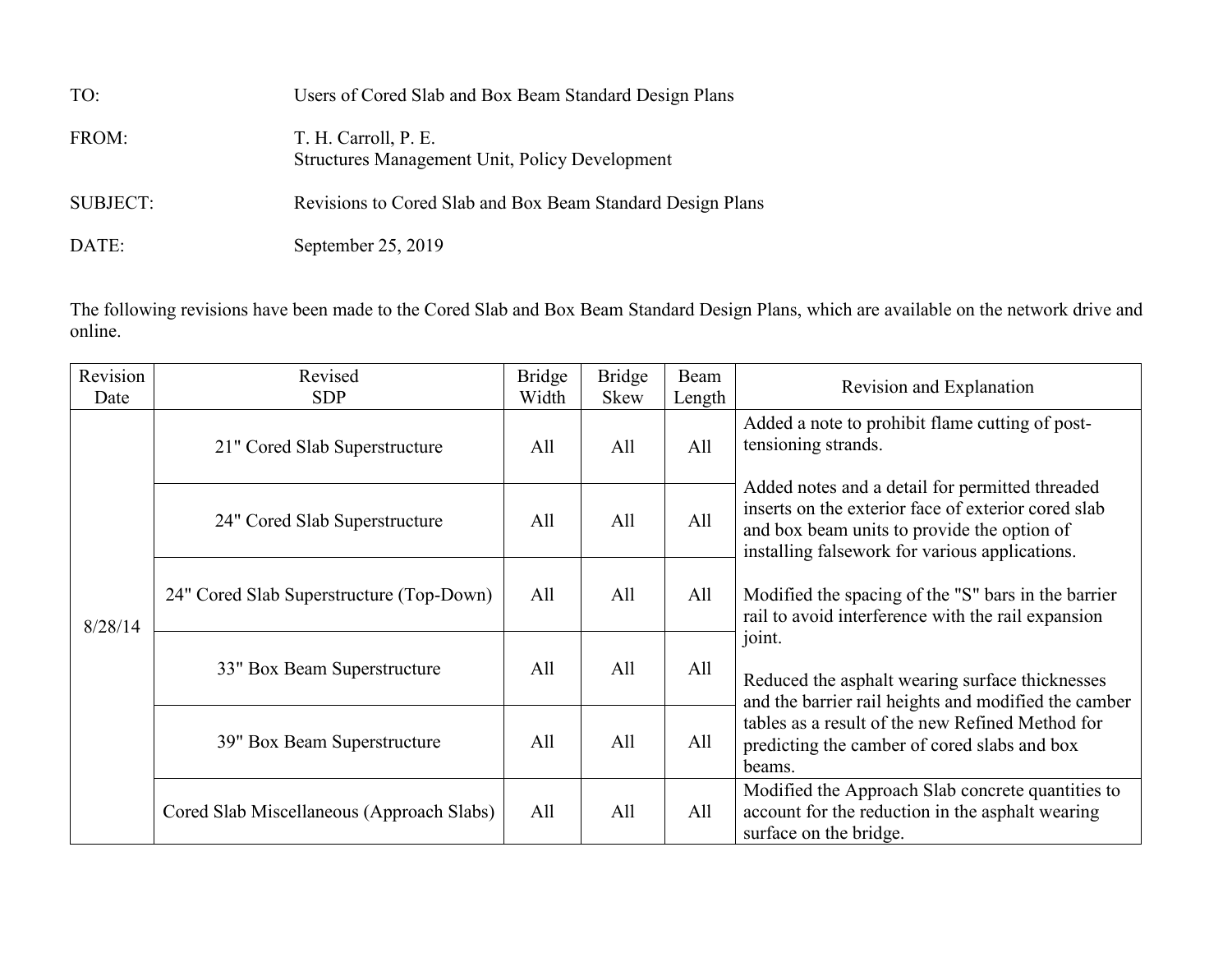| Revision | Revised                                                                                          | <b>Bridge</b>        | <b>Bridge</b>                            | Beam   | Revision and Explanation                                                                                                                                                                                     |
|----------|--------------------------------------------------------------------------------------------------|----------------------|------------------------------------------|--------|--------------------------------------------------------------------------------------------------------------------------------------------------------------------------------------------------------------|
| Date     | <b>SDP</b>                                                                                       | Width                | Skew                                     | Length |                                                                                                                                                                                                              |
| 8/28/14  | Cored Slab Substructure (Cast-In-Place and<br>Precast Bents with all Pile/Drilled Pier<br>types) | All                  | All                                      | All    | For the 21" to 24" bent cap step details, reduced the<br>cap step height to account for the reduction in the<br>asphalt wearing surface on the bridge.                                                       |
| (cont.)  | Box Beam Substructure (End Bents)                                                                | All                  | All                                      | All    | Reduced the backwall height to account for the<br>reduction in the asphalt wearing surface on the<br>bridge.                                                                                                 |
| 9/10/14  | 24" Cored Slab Superstructure                                                                    | All                  | 75°, 90°,<br>and 105°                    | All    | Reduced the barrier rail concrete quantities to<br>account for the reduction in asphalt wearing surface<br>thickness and rail height.                                                                        |
|          | 21" Cored Slab Superstructure                                                                    | 33', 36',<br>and 39' | All                                      | All    |                                                                                                                                                                                                              |
|          | 24" Cored Slab Superstructure                                                                    | 33' and<br>36'       | All                                      | All    | Adjusted the asphalt wearing surface thicknesses at<br>the crown in the normal crown Typical Sections to                                                                                                     |
| 9/11/14  | 24" Cored Slab Superstructure (Top-Down)                                                         | 33' and<br>36'       | All                                      | All    | more accurately achieve 0.02 superelevation; note<br>that the asphalt thicknesses at the gutterline will<br>remain the same.                                                                                 |
|          | 33" Box Beam Superstructure                                                                      | 33' and<br>36'       | All                                      | All    |                                                                                                                                                                                                              |
|          | 39" Box Beam Superstructure                                                                      | 33' and<br>36'       | All                                      | All    |                                                                                                                                                                                                              |
| 9/16/14  | 33" Box Beam Superstructure                                                                      | All                  | $90^\circ$                               | 90'    | Revised the number of S5 bars in the Box Beam<br>B.O.M. to match the number on the Plan of Span<br>sheets.                                                                                                   |
| 9/22/14  | 33" Box Beam Superstructure                                                                      | All                  | 60°, 75°,<br>$105^{\circ}$ ,<br>and 120° | All    | Revised the S5 bar projection length in the Exterior<br>Box Beam Section for consistency with Design<br>Manual Figure 6-11, which specifies the projection<br>as the wearing surface at mid-span plus 1'-3". |
|          | 33" Box Beam Superstructure                                                                      | All                  | All                                      | All    | Reduced the S5 bar projection length in the Vertical                                                                                                                                                         |
|          | 39" Box Beam Superstructure                                                                      | All                  | All                                      | All    | Concrete Barrier Rail Details; see above.                                                                                                                                                                    |
| 11/17/14 | 21" Cored Slab Superstructure                                                                    | All                  | All                                      | All    |                                                                                                                                                                                                              |
|          | 24" Cored Slab Superstructure                                                                    | All                  | All                                      | All    | Adjusted the vertical spacing of the barrier rail "B"<br>bars in the Vertical Concrete Barrier Rail Details to                                                                                               |
|          | 24" Cored Slab Superstructure (Top-Down)                                                         | All                  | All                                      | All    | provide adequate top clearance at mid-span and to                                                                                                                                                            |
|          | 33" Box Beam Superstructure                                                                      | All                  | All                                      | All    | avoid interference with the guardrail anchorage at                                                                                                                                                           |
|          | 39" Box Beam Superstructure                                                                      | All                  | All                                      | All    | the ends.                                                                                                                                                                                                    |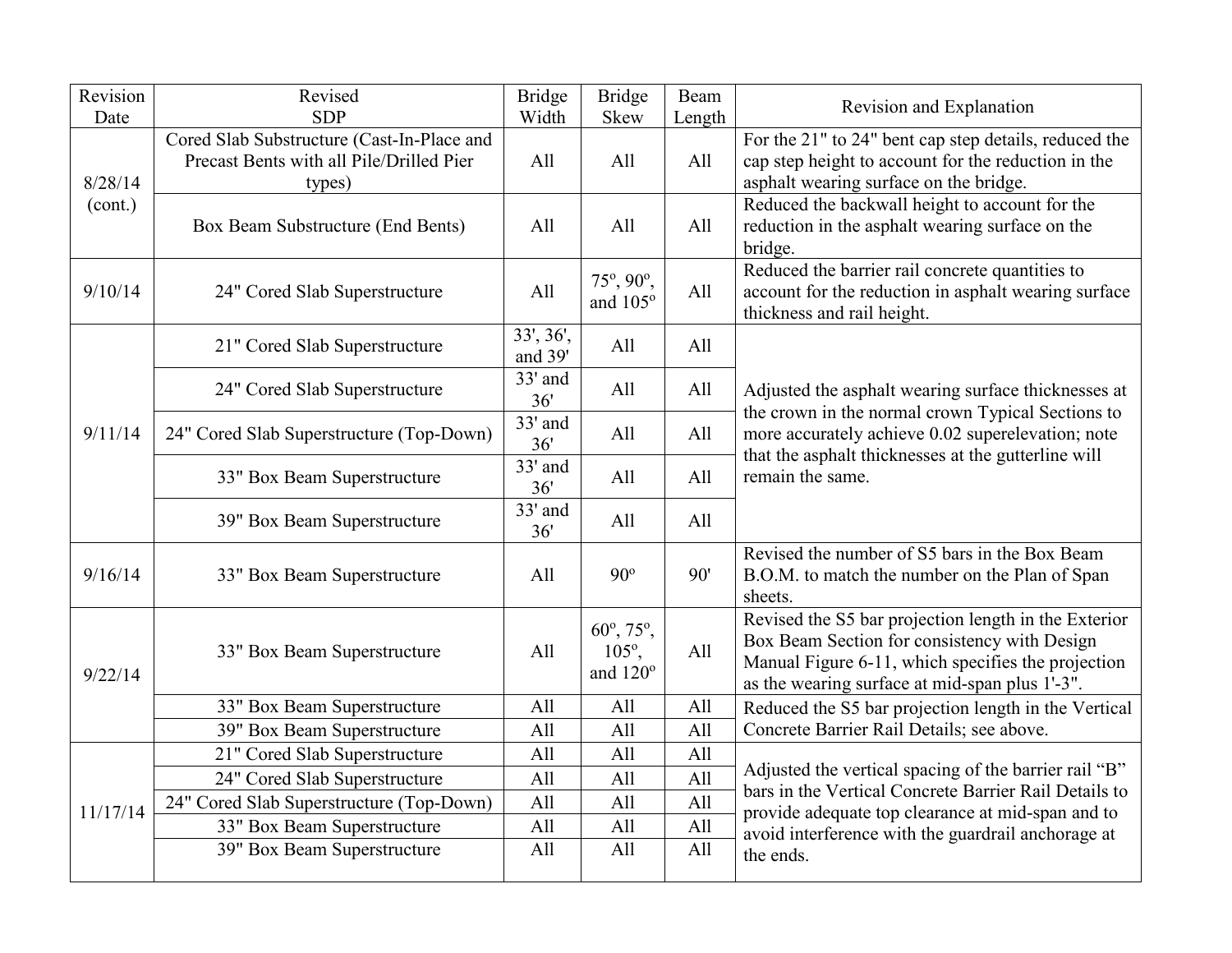| Revision<br>Date    | Revised<br><b>SDP</b>                                                             | <b>Bridge</b><br>Width | <b>Bridge</b><br><b>Skew</b>    | Beam<br>Length    | Revision and Explanation                                                                                                                                                                                                             |
|---------------------|-----------------------------------------------------------------------------------|------------------------|---------------------------------|-------------------|--------------------------------------------------------------------------------------------------------------------------------------------------------------------------------------------------------------------------------------|
| 11/17/14<br>(cont.) | Cored Slab Substructure (2'-6" Cast-In-<br>Place End Bents)                       | All                    | All                             | All               | Removed the lateral guides; note that the bent cap<br>lengths will remain the same.                                                                                                                                                  |
|                     | Cored Slab Substructure (Cast-In-Place<br>Bents with all Pile/Drilled Pier types) | All                    | All                             | All               | Removed the lateral guides; note that the bent cap<br>lengths will remain the same.<br>For the 21" to 24" bent cap step details, reduced the<br>cap step height shown on the example plan sheet,<br>which shows a Drilled Pier bent. |
|                     | Cored Slab Substructure (Cast-In-Place<br>Bents with Drilled Piers)               | All                    | All                             | All               | For the 21" to 24" bent cap step details, reduced the<br>cap step height detailed on the Section Thru Cap<br>and End Elevation.                                                                                                      |
| 1/29/15             | 21" Cored Slab Superstructure                                                     | All                    | All                             | 40'<br>and<br>45' | Reduced the final concrete strength from 6500 psi<br>to 5000 psi to match the design.                                                                                                                                                |
| 4/30/15             | 33" Box Beam Superstructure                                                       | All                    | $60^{\circ}$ and<br>$120^\circ$ | All               | Corrected the weight of the S11 bars for the<br>exterior and interior units in the Box Beam B.O.M.;<br>also corrected the total weight of reinforcing steel<br>for the exterior and interior units as a result.                      |
|                     | 33" Box Beam Superstructure                                                       | All                    | All                             | All               | Removed Section T-T which shows an open joint in<br>the rail at a bent location in the Vertical Concrete                                                                                                                             |
|                     | 39" Box Beam Superstructure                                                       | All                    | All                             | All               | Barrier Rail Details since the Box Beam Standard<br>Design Plans are only for single spans.                                                                                                                                          |
|                     | Cored Slab Substructure (2'-6" and 4'-0"<br>Cast-In-Place End Bents)              | All                    | All                             | All               | Changed the $1\frac{1}{2}$ " expansion joint material between<br>each outside edge of approach slab and the adjacent<br>wing to 1" for consistency with Design Manual<br>Figure 7-18.                                                |
|                     | Box Beam Substructure (End Bents)                                                 | All                    | All                             | All               | Revised the wing dimensions on the End Bent Plan<br>view and on the Wing Details sheet; note that the<br>wing concrete quantities will remain the same.                                                                              |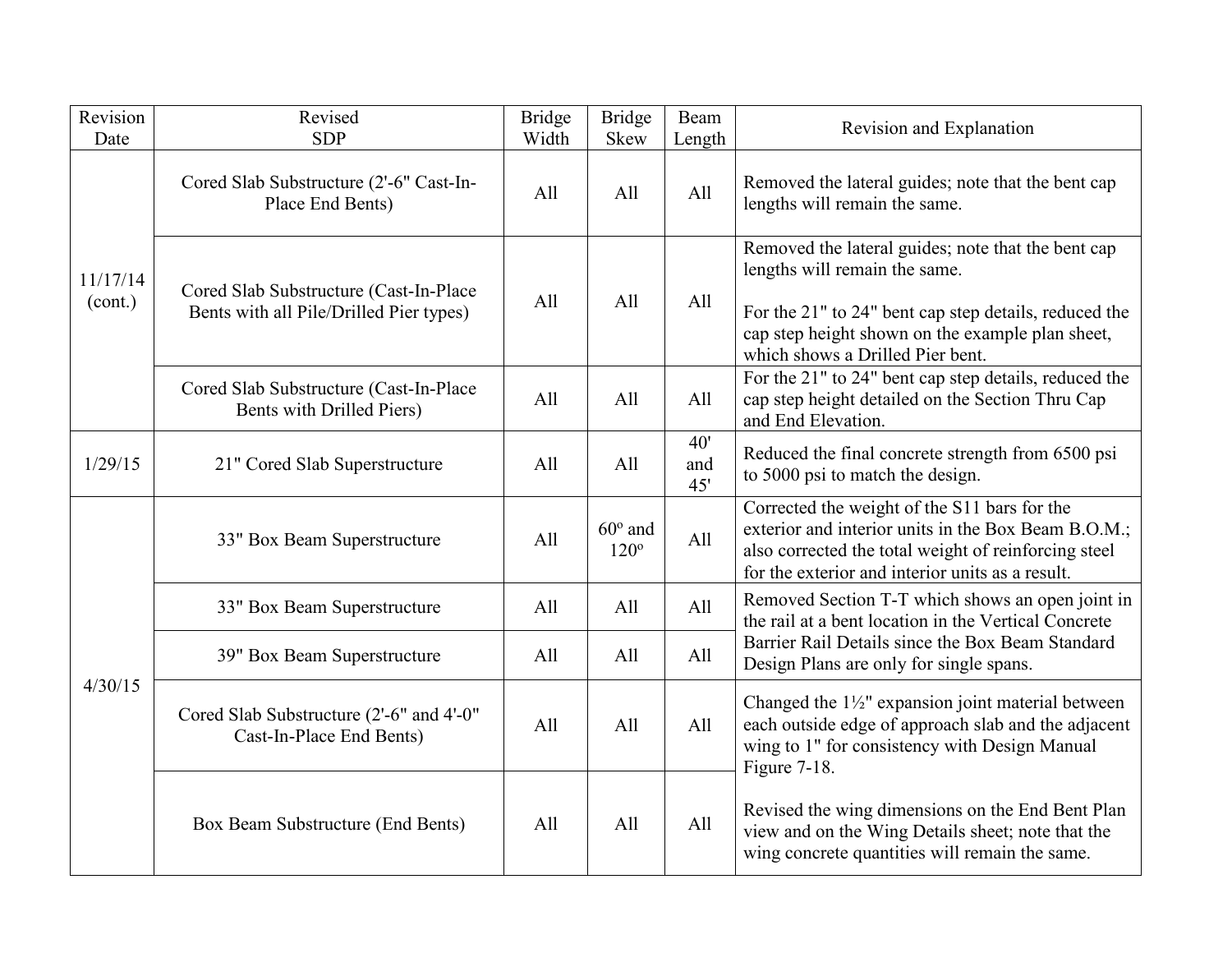| Revision<br>Date | Revised<br><b>SDP</b>                                                      | <b>Bridge</b><br>Width | <b>Bridge</b><br>Skew | <b>Beam</b><br>Length | Revision and Explanation                                                                                                                                                                                                                        |
|------------------|----------------------------------------------------------------------------|------------------------|-----------------------|-----------------------|-------------------------------------------------------------------------------------------------------------------------------------------------------------------------------------------------------------------------------------------------|
|                  | Cored Slab Approach Slabs                                                  | All                    | All                   | All                   | Revised the Approach Slab length from 12'-1 3/4"<br>for 60° and 120° skews, 12'-1 9/16" for 75° and 105°                                                                                                                                        |
| 9/8/15           | Box Beam Approach Slabs                                                    | All                    | All                   | All                   | skews, and 12'-1 1/2" for 90° skews to 12'-0" for all<br>skews. Revised the concrete quantities to account<br>for the reduction in length.                                                                                                      |
|                  | Cored Slab Substructure (Cast-In-Place<br>Bents with 18" Steel Pipe Piles) | All                    | All                   | All                   | Revised the designation of the pile type from 16"<br>Prestressed Concrete Pile to 18" Steel Pipe Pile<br>shown in Section A-A on Sheet 2.                                                                                                       |
| 10/20/15         | 39" Box Beam Superstructure                                                | All                    | All                   | All                   | On the sheet showing the Typical Section and<br>Section at End Bent, reduced the initial concrete<br>strength listed in the Notes from 6000 psi to 5500<br>psi to match the design.                                                             |
| 4/24/17          | All End Bent Drawings<br>(Cored Slab Units & Box Beams)                    | All                    | All                   | All                   | Add Pay Item: "PILE DRIVING EQUIPMENT                                                                                                                                                                                                           |
|                  | All Pile Bent Drawings (Cored Slab Units)                                  | All                    | All                   | All                   | SETUP FOR PILES" per Geotechnical Unit.                                                                                                                                                                                                         |
| 6/26/17          | 14" HP, 16" PS & 18" Steel Pipe Pile Bents                                 | All                    | All                   | All                   | Revised bottom leg of the center vertical "U" Bars<br>in end of cap to avoid interference with piles.                                                                                                                                           |
| 6/26/17          | 20" PS Concrete Pile Bents                                                 | All                    | A11                   | All                   | Revised bottom leg of the center vertical "U" Bars<br>in end of cap to avoid interference with piles.<br>Revised vertical "U" Bars spacing in end of cap.<br>Detail 5-#4 "B" Bars over piles for consistency<br>with Design Manual Figure 7-26. |
| 6/26/17          | Precast 20" PS Concrete Pile Bents                                         | All                    | All                   | All                   | Detail 6-#4 "B" Bars over piles.                                                                                                                                                                                                                |
| 12/1/17          | Cored Slab Approach Slabs                                                  | All                    | All                   | All                   | Revised the Section Thru Slab detail to show Type<br>II - Modified Approach Fill.                                                                                                                                                               |
|                  | Box Beam Approach Slabs                                                    | All                    | All                   | All                   | Revised notes for approach fills.<br>Removed coastal plain option.                                                                                                                                                                              |